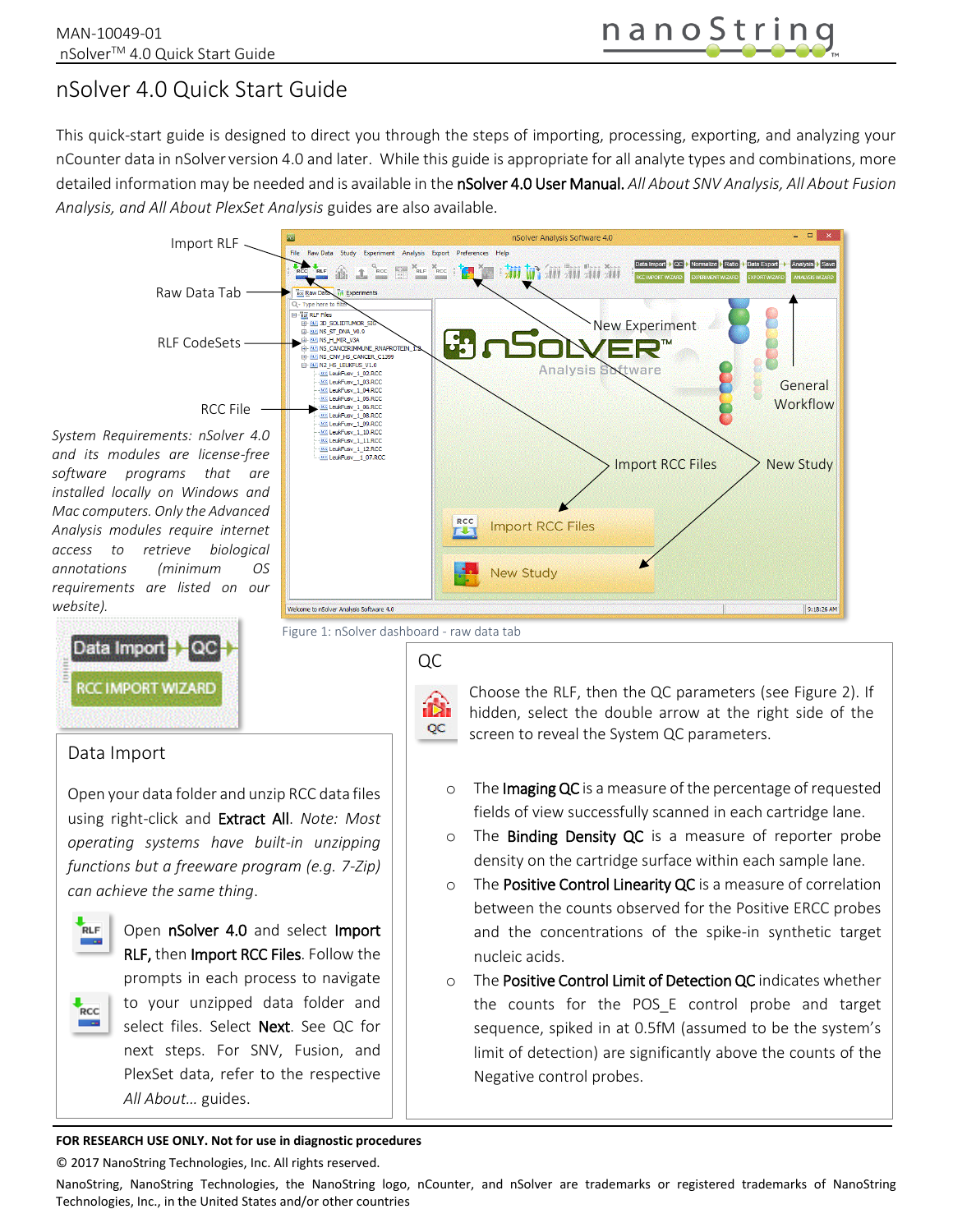# QC (continued)

Additional QC parameters will appear, depending on the analyte types detected in your data. nSolver displays and applies the QC parameters recommended by NanoString; it is usually not necessary to adjust the default settings. Select Import.



# Exploring Raw Data

Your RCC data files will now be stored under the corresponding RLF CodeSet on the Raw Data tab (see Figure 1). Selecting the RLF name allows you to view all RCC files in a table format. Scroll to check for QC flags (see Figure 3). Selecting samples and clicking the Table button allows you to review the raw data in more detail. Examine the data to ensure that counts of POS/NEG controls and Housekeeping/Endogenous genes meet expectations, especially for samples with QC flags.





# Creating Experiments

Within nSolver, any studies and experiments you create will be visible on the Experiments tab (see Figure 4).



A Study is an organizational folder used to store experiments; select the New Study button to create a study.



An Experiment is a collection of samples that have been analyzed together to allow comparisons between samples or samples grouped in conditions; select the **New Experiment** button to create an experiment under your study of choice. Follow the prompts to select the samples to include in your experiment.

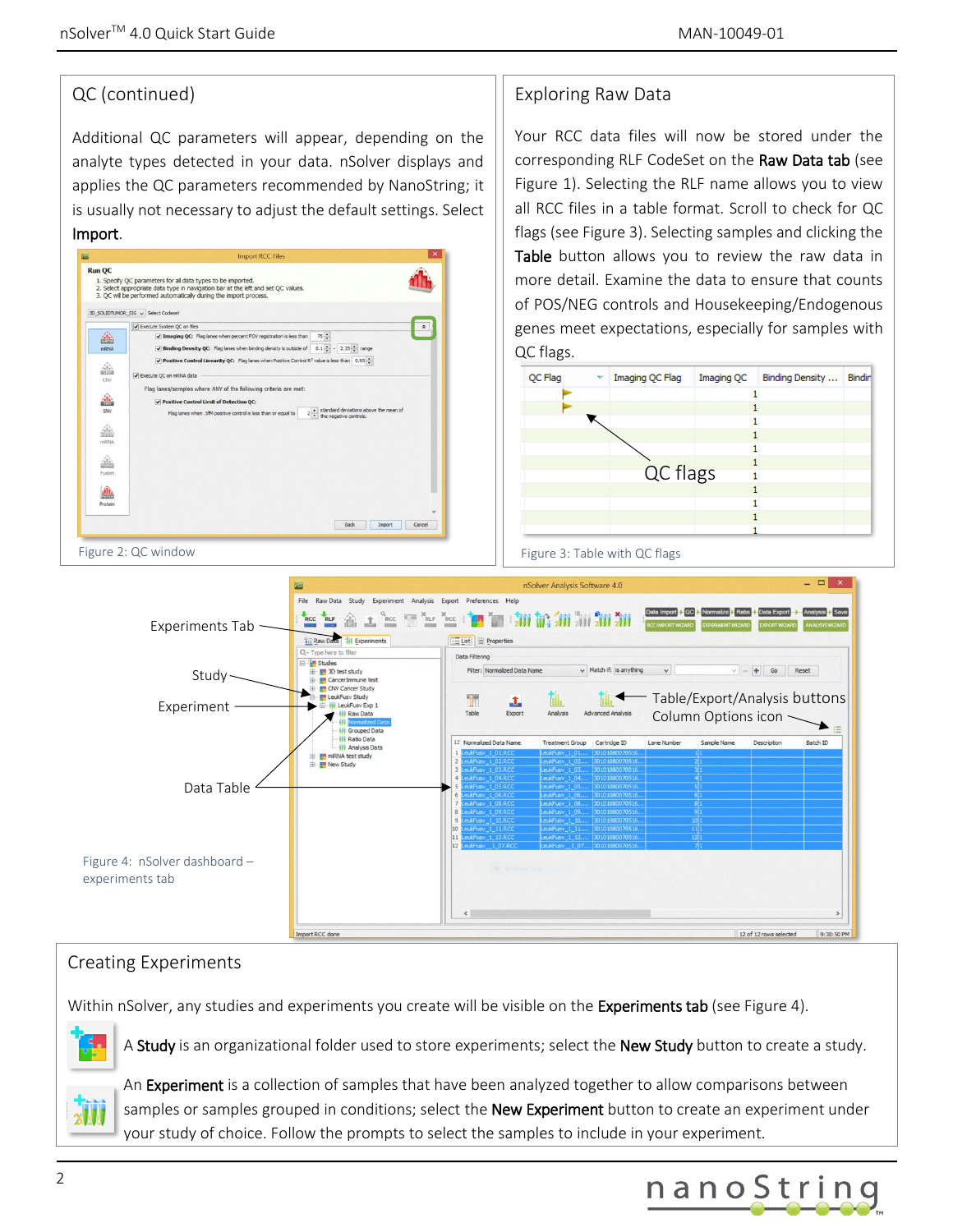### Creating Experiments (continued)

Annotations to define sample groups should be assigned for experiments in which fold-change estimates and their statistical significance will be studied. These annotations can also be used in Advanced Analysis (see Figure 5).

The recommended method for adjusting for **Background** noise in data will appear by default for most analyte types. Confirm/select an option below (see wizard steps) and select Next.

- o No background calculation (option clicked off or greyed out).
- o Background thresholding, which uses a user-defined threshold count value; all raw counts below this value will be adjusted to it. This is recommended over subtraction.
- o Background subtraction, which can be calculated by using the blank lane (if loaded) counts, by assigning a defined value (any negative value after background correction will be set to 1), or by taking the mean/geometric mean/median/max of the Negative Control counts.



#### Normalize

Normalization can be accomplished by using the geometric mean of the Positive Control counts and by selecting normalization genes in the CodeSet Content. The settings recommended for most analyte types will appear by default. For SNV, Fusion, and PlexSet data, refer to the respective *All About…* guides. Review defaults, set preferences, and select Next.

#### Ratio

Fold Changes (Ratios) can be calculated by specifying the sample(s) that represent the baseline of your experiment. *All pairwise ratios* compares all groups to one another, while *Partitioning by* allows you to choose a group as the reference. Use the **Calculate** False Discovery Rate box (if active) to calculate FDR; output for this will be in the Ratio Table. Select Next, confirm the ratios you wish to calculate, and select Finish.



#### Data Export

Your experiment will now be visible under your study on the **Experiments tab**. Expand the navigation tree. Select the desired data table, highlight samples of interest in the central window, and use the Table button to examine your data or the Export button to export results. Highlight an experiment and select the **Report** button (not shown) to run a report.

- o The Raw Data table contains unprocessed data for all samples in this experiment.
- o The Normalized Data table contains the processed data for all samples. Samples with unusually low counts for POS controls or Housekeeping genes may receive Normalization flags, which can be seen by scrolling to the far right in the central window. Paying particular attention to any flagged samples, review this data to ensure that counts of POS/NEG controls and Housekeeping/Endogenous genes meet expectations (for SNV, Fusion, or PlexSet data, refer to the respective *All About…* guide).
- o The Grouped Data table contains the geometric mean of expression levels for all samples from each group (as defined by the sample annotations).
- o The Ratio Data table contains the fold-change results, as well as any statistical inferences surrounding those estimates. You may need to view hidden columns of data by right clicking any column header or using the column options icon to view all columns.
- The **Analysis Data** table contains any analyses you have run.



| <b>Add Annotation</b><br><b>Remove Annotation</b> |              |                      |
|---------------------------------------------------|--------------|----------------------|
| <b>Column Name</b><br>Treatment                   |              |                      |
|                                                   |              |                      |
|                                                   |              |                      |
|                                                   |              |                      |
|                                                   |              |                      |
|                                                   | 12 Treatment | <b>BRAF</b> genotype |
|                                                   | 1 dmso       | wt/wt                |
|                                                   | 2 dmso       | wt/wt                |
|                                                   | 3 dmso       | wt/wt                |
|                                                   | 4 vem        | wt/wt                |
|                                                   | 5 vem        | wt/wt                |
|                                                   | 6 vem        | wt/wt                |
|                                                   |              |                      |
|                                                   | $7$ dmso     | mut/mut              |
|                                                   | 8 dmso       | mut/mut              |
|                                                   | 9 dmso       | mut/mut              |
| 10                                                | vem          | mut/mut              |
|                                                   | 11 vem       | mut/mut              |